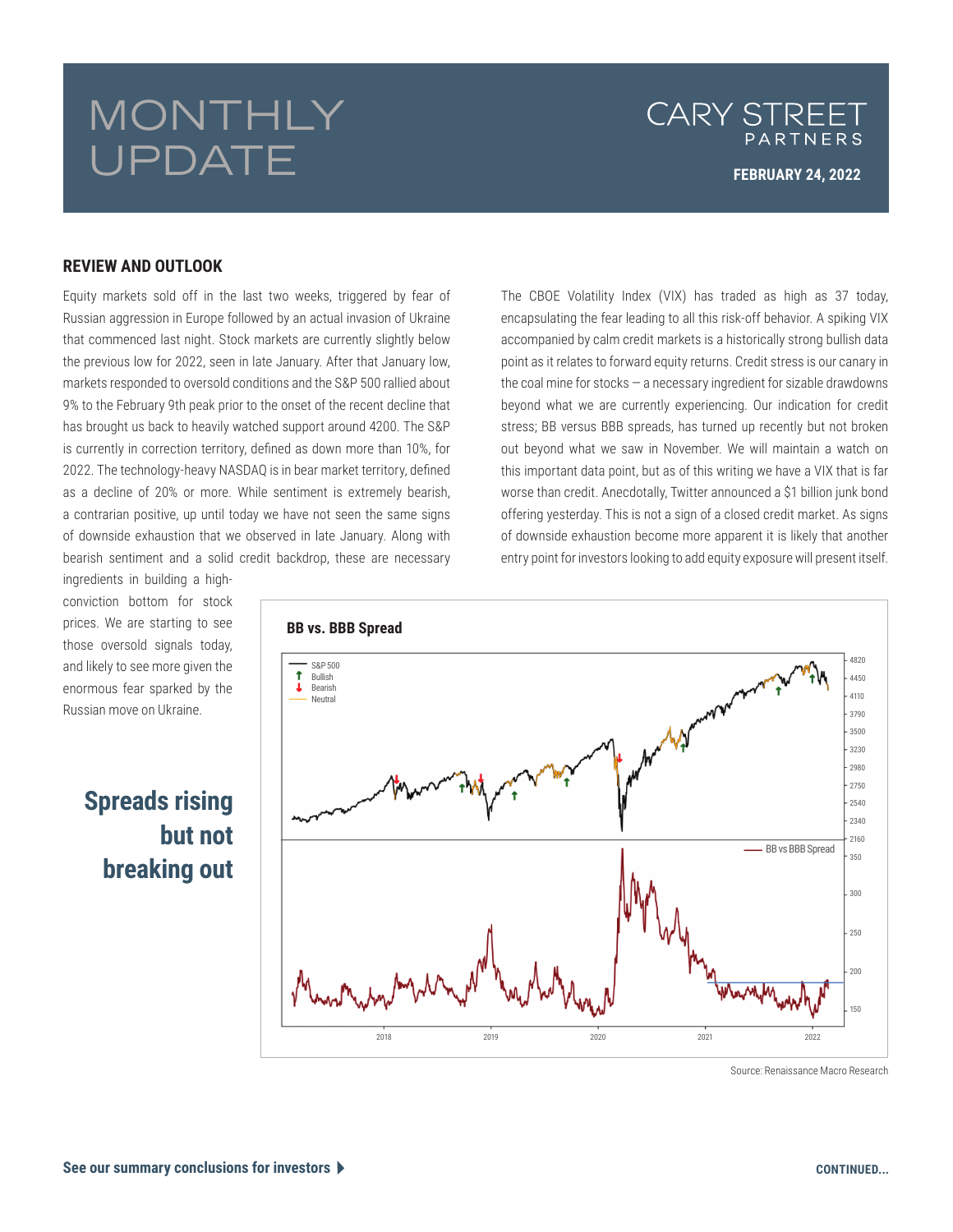## **FEBRUARY 24, 2022** MONTHLY UPDATE

While investors woke up to a very different security situation in Europe this morning, it's important to recall that Russia is not much of an economic actor. Beyond oil and gas, they are completely insignificant to the west. Russia is not China. The complete disregard for international law and treaties will subjugate Russia to poverty for years. Western Europeans have finally gotten the message exactly what kind of partner a dictator is and have already cancelled further pipeline development that would have made them more dependent on Russian gas. While difficult, the way to impact Russia is to cut off gas to Europe, or cut off access to the payment/settlement system for gas (SWIFT). This is particularly difficult for Germany as they built in dependence on Russian gas in order to prematurely shut down nuclear production. A likely consequence of today's events is increased demand for US oil and gas, which has been slow to ramp up production following the near-death experience of the pandemic. We expect good results from the US energy patch for some time, especially LNG.

**Our 2022 Market Outlook featured a primary viewpoint that 2022 was going to be a volatile year. The source of that volatility surprises us, but not the degree.** 



Source: European Network of Transmission System Operators for Gas

#### **Our summary conclusions for investors:**

**1.** Look for signs of downside exhaustion as a last key element before adding equity exposure and focus on quality and value factors when doing so. Among others, those signs include a high percentage of S&P stocks that appear oversold, a large washout of down volume, a low percentage of S&P names that are trading above their 50-day and 200-day moving average.

**2.** Be light on bond exposure going forward as rates increase. Perhaps even use this moment of bond strength coming from the risk-off, feardriven developments as an opportunity to reallocate.

**3.** Use hedging strategies as a tail-risk solution. These strategies are ahead of long-only equities YTD and have spiking VIX premium to work with.<sup>1</sup>

**4.** For investors looking for absolute, sometimes non-correlated return, commodities should continue to benefit from different supply and demand dynamics than we have seen in decades.